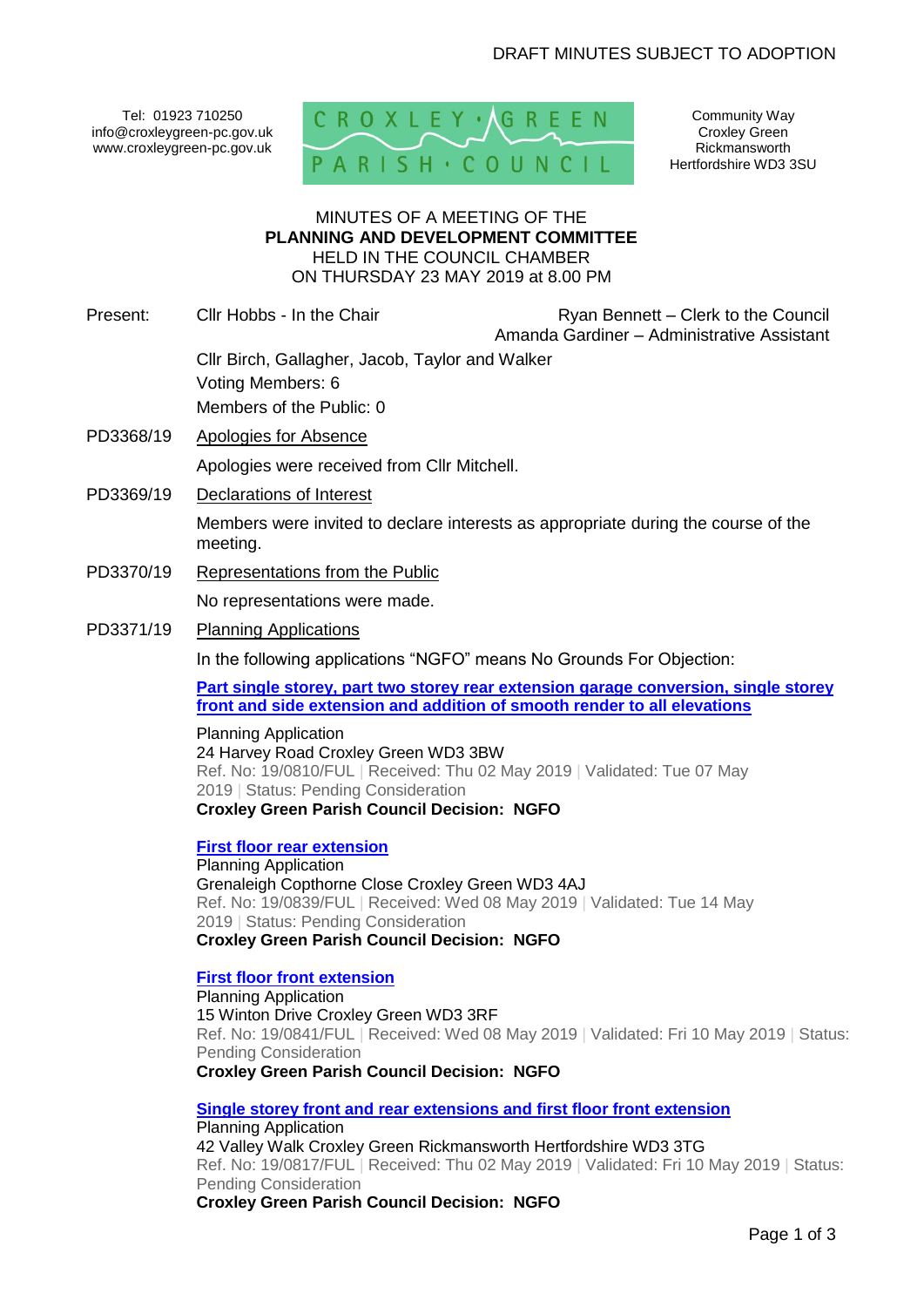## **[Single storey rear extension](http://www3.threerivers.gov.uk/online-applications/applicationDetails.do?activeTab=summary&keyVal=PRG2F3QF03N00&prevPage=inTray)**

Planning Application 141 Malvern Way Croxley Green Rickmansworth Hertfordshire WD3 3QH Ref. No: 19/0876/FUL | Received: Mon 13 May 2019 | Validated: Mon 13 May 2019 | Status: Pending Consideration **Croxley Green Parish Council Decision: CGPC could not comment on the** 

**application as there were no documents to review.** 

**[Single storey rear extension, two storey rear extension, single storey side and front](http://www3.threerivers.gov.uk/online-applications/applicationDetails.do?activeTab=summary&keyVal=PR8665QFN3I00&prevPage=inTray)  [extension and porch infill front extension](http://www3.threerivers.gov.uk/online-applications/applicationDetails.do?activeTab=summary&keyVal=PR8665QFN3I00&prevPage=inTray)** Planning Application 33 Yorke Road Croxley Green WD3 3DW Ref. No: 19/0851/FUL | Received: Thu 09 May 2019 | Validated: Thu 09 May 2019 | Status: Pending Consideration **Croxley Green Parish Council Decision:** 

**CGPC objects to the proposal for the following reasons:**

**The proposal does not comply with policies CA2 & CA3 of the Croxley Green Neighbourhood Plan. CGPC believe that the proposal is out of keeping with the character and scale of the immediate environment.** 

**If the officer is minded to approve the application then CGPC wish for it to be discussed by the TRDC planning committee.** 

**[Loft conversion including a hip to gable extension, construction of a rear dormer](http://www3.threerivers.gov.uk/online-applications/applicationDetails.do?activeTab=summary&keyVal=PRL4XUQFFGC00&prevPage=inTray)  [and installation of front elevation rooflights](http://www3.threerivers.gov.uk/online-applications/applicationDetails.do?activeTab=summary&keyVal=PRL4XUQFFGC00&prevPage=inTray)**

Planning Application 13 Sycamore Road Croxley Green WD3 3TB Ref. No: 19/0907/FUL | Received: Thu 16 May 2019 | Validated: Thu 16 May 2019 | Status: Pending Consideration **Croxley Green Parish Council Decision: CGPC acknowledge that although the proposal may slightly unbalance the street scene, it appreciates that as similar** 

**materials will be used, this may be mitigated.**

PD3372/19 Recent Decisions by Thee Rivers District Council

## **Approved**

| Ground floor rear extension                                                                                                                                                                                                                                            |  |
|------------------------------------------------------------------------------------------------------------------------------------------------------------------------------------------------------------------------------------------------------------------------|--|
| 54 Frankland Road Croxley Green WD3 3AU                                                                                                                                                                                                                                |  |
| 19/0737/FUL                                                                                                                                                                                                                                                            |  |
| <b>NGFO</b>                                                                                                                                                                                                                                                            |  |
| <b>TRDC Decision</b><br>Approved                                                                                                                                                                                                                                       |  |
| Single storey side and rear extension including extension<br>to outbuilding. Alterations to existing roof form including<br>increase in eaves and ridge height, creation of rear gable,<br>side dormer window and rooflights<br>24 Rochester Way Croxley Green WD3 3NG |  |
| 19/0558/FUL                                                                                                                                                                                                                                                            |  |
| The committee does not object but would like to comment                                                                                                                                                                                                                |  |
| that they feel the proposal unbalances the property.                                                                                                                                                                                                                   |  |
|                                                                                                                                                                                                                                                                        |  |